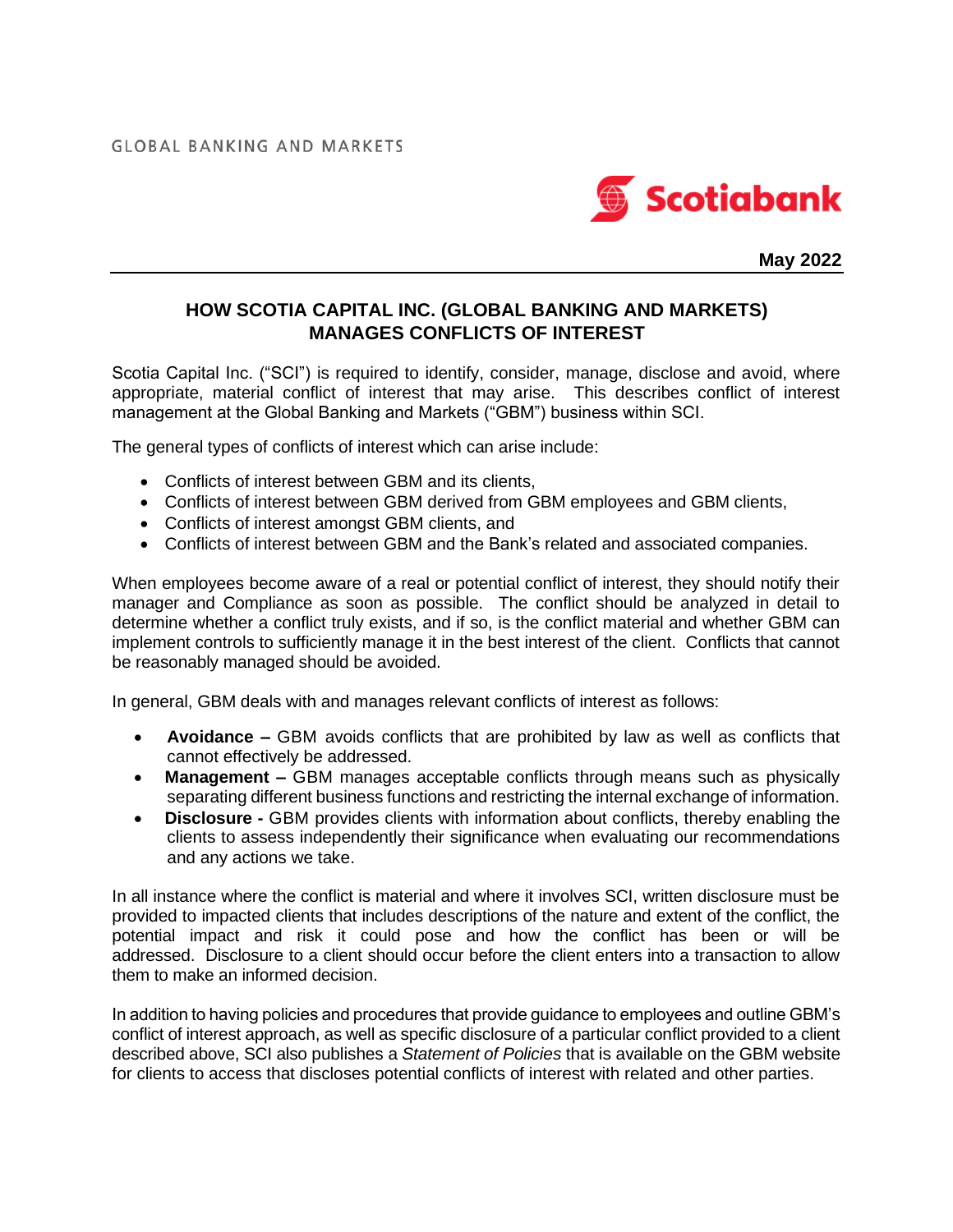**Set out below are examples of potential conflicts of interest and how they are managed by GBM. If employees believe a matter creates or may create a conflict of interest which is not identified and addressed below and for which they need assistance, the employee should contact the Compliance Department for further guidance.**

| <b>Conflict of Interest</b>                                                                                                   | <b>Address By</b> | <b>How Conflicts Will be Addressed</b>                                                                                                                                                                                                                                                                         |
|-------------------------------------------------------------------------------------------------------------------------------|-------------------|----------------------------------------------------------------------------------------------------------------------------------------------------------------------------------------------------------------------------------------------------------------------------------------------------------------|
| We would like a client to use<br>more of our services and buy<br>more of our products (Cross-<br>sell)                        | <b>Manage</b>     | Cross-selling is permitted so long as<br>we do not engage in "tied selling"<br>where we require a client to buy a<br>product or use a service as a<br>condition for obtaining another<br>product or service from us.                                                                                           |
| We earn compensation by<br>selling products and services to<br>a client for which the client pays<br><b>us</b>                | <b>Disclose</b>   | We inform clients of the<br>compensation they will pay us in<br>advance so that they know what they<br>will be paying.                                                                                                                                                                                         |
| We may sell a client securities<br>which we own and profit by<br>doing so                                                     | <b>Disclose</b>   | We disclose whether we acted as<br>principal or agent for each<br>transaction on the trade confirmation.<br>In the case of fixed-income securities<br>(which we usually sell as principal),<br>we provide clients with a stated yield<br>to maturity so they can assess the<br>competitiveness of our pricing. |
| We may sell a client securities of<br>companies that are related or<br>connected to us                                        | <b>Disclose</b>   | All of our related parties are<br>disclosed in the SCI Statement of<br>Policies.<br>We inform clients whether a<br>transaction involved a related or<br>connected security on the trade<br>confirmation.                                                                                                       |
| We are paid by issuers of<br>securities when we advise on or<br>underwrite a new issue which<br>we may recommend to a client. | <b>Manage</b>     | We have structurally segregated our<br>corporate finance and trading<br>businesses and have policies and<br>procedures which prevent the<br>sharing of material non-public<br>information by our corporate finance<br>business (with the relationship with<br>the issuer) with trading businesses.             |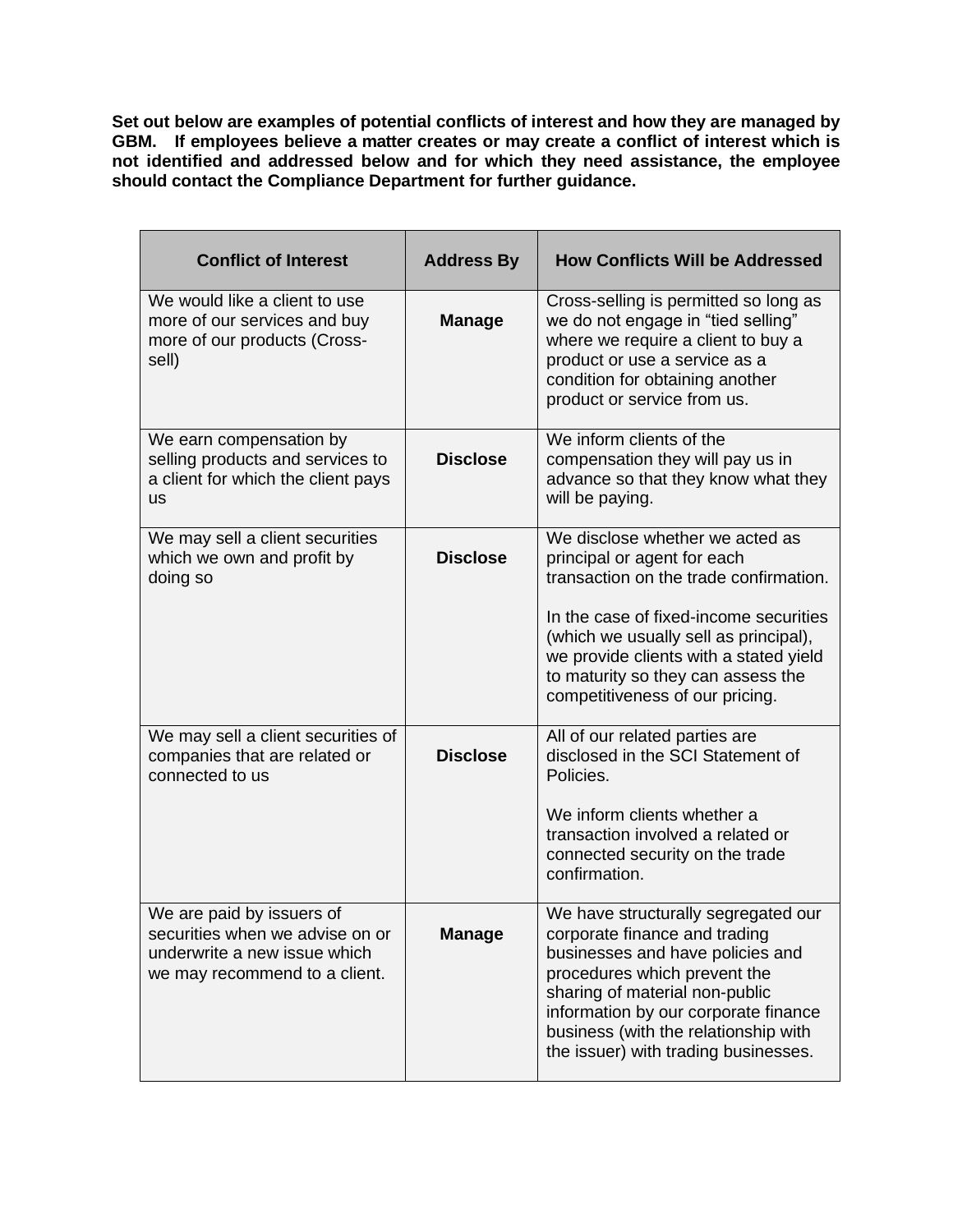| <b>Conflict of Interest</b>                                                                                                                                                                                                                                             | <b>Address By</b>           | <b>How Conflicts Will be Addressed</b>                                                                                                                                                                                                                                                                                |
|-------------------------------------------------------------------------------------------------------------------------------------------------------------------------------------------------------------------------------------------------------------------------|-----------------------------|-----------------------------------------------------------------------------------------------------------------------------------------------------------------------------------------------------------------------------------------------------------------------------------------------------------------------|
|                                                                                                                                                                                                                                                                         | <b>Disclose</b>             | The offering documents provide full<br>disclosure of all relationships we may<br>have with the issuer.                                                                                                                                                                                                                |
| When we advise on or<br>underwrite a new issue, we are<br>acting for the issuer that wants<br>to obtain the highest price while<br>selling the investment to<br>purchasers who are interested in<br>obtaining the lowest price.                                         | <b>Manage</b>               | We have structurally segregated our<br>corporate finance and trading<br>businesses and have policies and<br>procedures which prevent the<br>sharing of material non-public<br>information by our corporate finance<br>business (with the relationship with<br>the issuer) with trading businesses.                    |
|                                                                                                                                                                                                                                                                         | <b>Disclose</b>             | The offering documents provide full<br>disclosure of all relationships we may<br>have with the issuer.                                                                                                                                                                                                                |
| If a client holds an applicable<br>security, we may be paid by<br>issuers, offerors or others to<br>solicit proxies or votes in their<br>favour with respect to takeover<br>bids, corporate reorganizations,<br>solicitation of proxies and other<br>corporate actions. | <b>Disclose</b>             | Securities regulations require specific<br>disclosure of such arrangements and<br>the compensation we will receive in<br>documents such as information<br>circulars, takeover bid circulars and<br>issuer bid circulars. Such disclosure<br>should be provided to the client prior<br>to entering into any agreement. |
| We provide investment research<br>on securities of companies that<br>may have other business<br>relationships with us.                                                                                                                                                  | Manage &<br><b>Disclose</b> | Our research recommendations are<br>subject to extensive and detailed<br>regulatory requirements and internal<br>standards that include the disclosure<br>of potential conflicts of interest.                                                                                                                         |
| We provide investment research<br>on companies for which we also<br>have an advisory or mergers<br>and acquisition mandate.                                                                                                                                             | <b>Manage</b>               | Investment research is subject to<br>reviews and at times, we will restrict<br>the release of investment research to<br>meet regulatory requirements.                                                                                                                                                                 |
| We provide investment research<br>on companies that the Bank<br>may hold securities in.                                                                                                                                                                                 | <b>Disclose</b>             | Disclosure of the Bank's interest is<br>included in our research reports.                                                                                                                                                                                                                                             |
| We may engage in trading of<br>securities for our own account<br>that we also trade for clients.                                                                                                                                                                        | <b>Manage</b>               | Firm and employee trades are<br>identified as such and client trades<br>are given priority to firm and<br>employee trades in accordance with<br>industry "client priority" and<br>"frontrunning" regulations.                                                                                                         |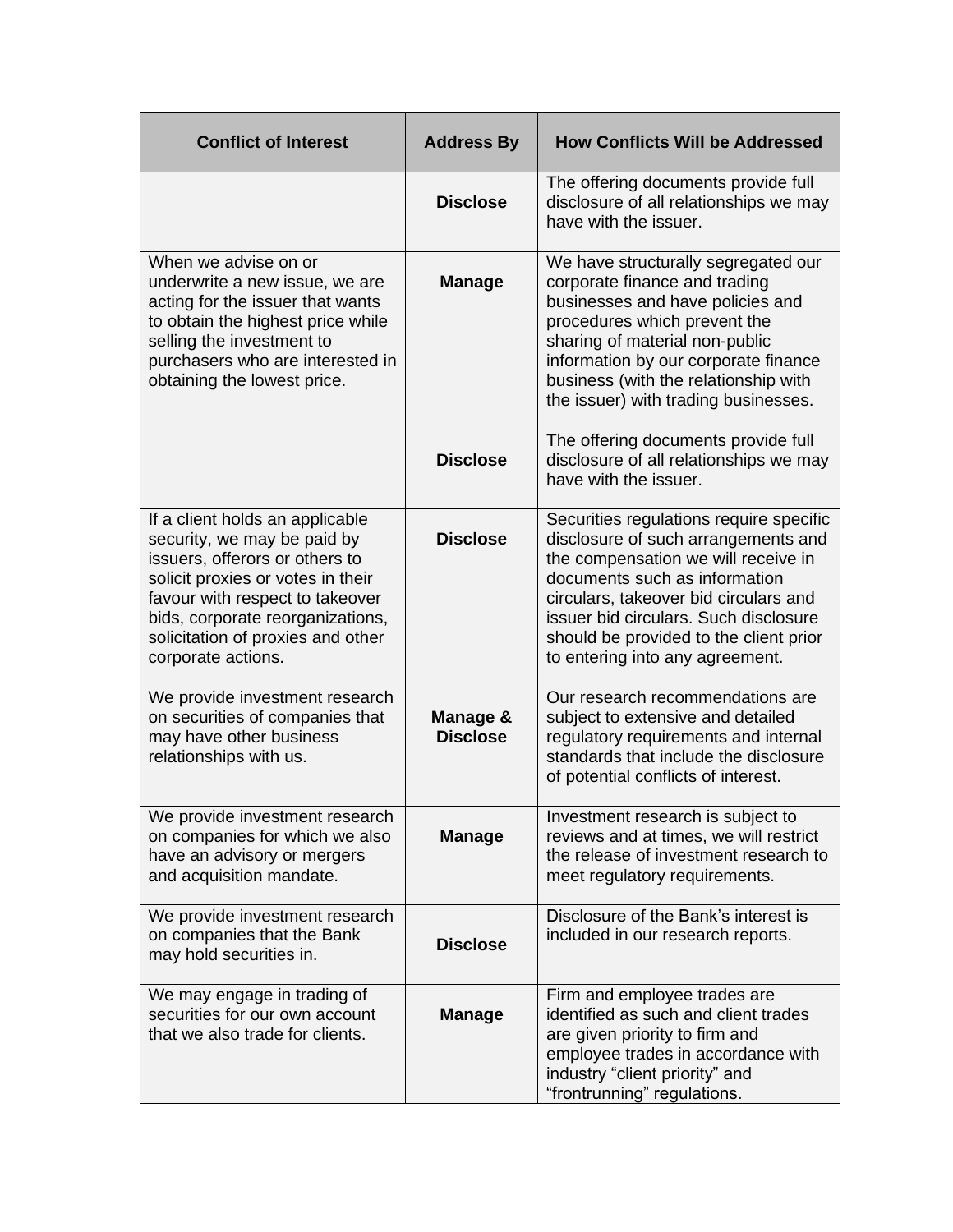| <b>Conflict of Interest</b>                                                                                                                                                                                                                                 | <b>Address By</b>   | <b>How Conflicts Will be Addressed</b>                                                                                                                                                                                                                                                                                                                                                                              |
|-------------------------------------------------------------------------------------------------------------------------------------------------------------------------------------------------------------------------------------------------------------|---------------------|---------------------------------------------------------------------------------------------------------------------------------------------------------------------------------------------------------------------------------------------------------------------------------------------------------------------------------------------------------------------------------------------------------------------|
| We may receive compensation<br>from trading destinations,<br>including electronic<br>communication networks,<br>market makers and exchanges<br>in connection with trades on<br>markets we direct to such<br>destinations through affiliates or<br>directly. | <b>Manage</b>       | Industry regulations dictate our best<br>price and best execution obligations<br>to clients and we have policies and<br>procedures in this regard, including<br>routing to TMX related market<br>places.                                                                                                                                                                                                            |
| We may permit employees to<br>engage in outside business<br>activities, including serving on<br>Boards of Directors.                                                                                                                                        | <b>Manage</b>       | We have adopted internal policies<br>and procedures that supplement<br>regulatory requirements related to<br>outside business activities.                                                                                                                                                                                                                                                                           |
|                                                                                                                                                                                                                                                             |                     | For IIROC registrants, these<br>relationships are subject to legislative<br>and industry regulatory requirements<br>that impose restrictions on dealings<br>between related registered firms<br>and/or individuals that are dually<br>registered with a related registered<br>firm. Such restrictions are intended to<br>minimize the potential for conflicts of<br>interest resulting from these<br>relationships. |
|                                                                                                                                                                                                                                                             | <b>Manage/Avoid</b> | We have policies to ensure<br>employees serving on a Board of<br>Directors will recuse themselves from<br>voting or other decision-making<br>process when the Bank/SCI is<br>pitching for a mandate with the<br>outside entity or is otherwise working<br>with the outside entity on a mandate.                                                                                                                     |
|                                                                                                                                                                                                                                                             | <b>Avoid</b>        | Securities legislation prohibits an<br>individual from serving as a director<br>of another registered investment<br>dealer that is not an affiliate of SCI.                                                                                                                                                                                                                                                         |
|                                                                                                                                                                                                                                                             | <b>Disclose</b>     | We will disclose these relationships<br>in investment research and other<br>materials where required by<br>regulatory requirements.                                                                                                                                                                                                                                                                                 |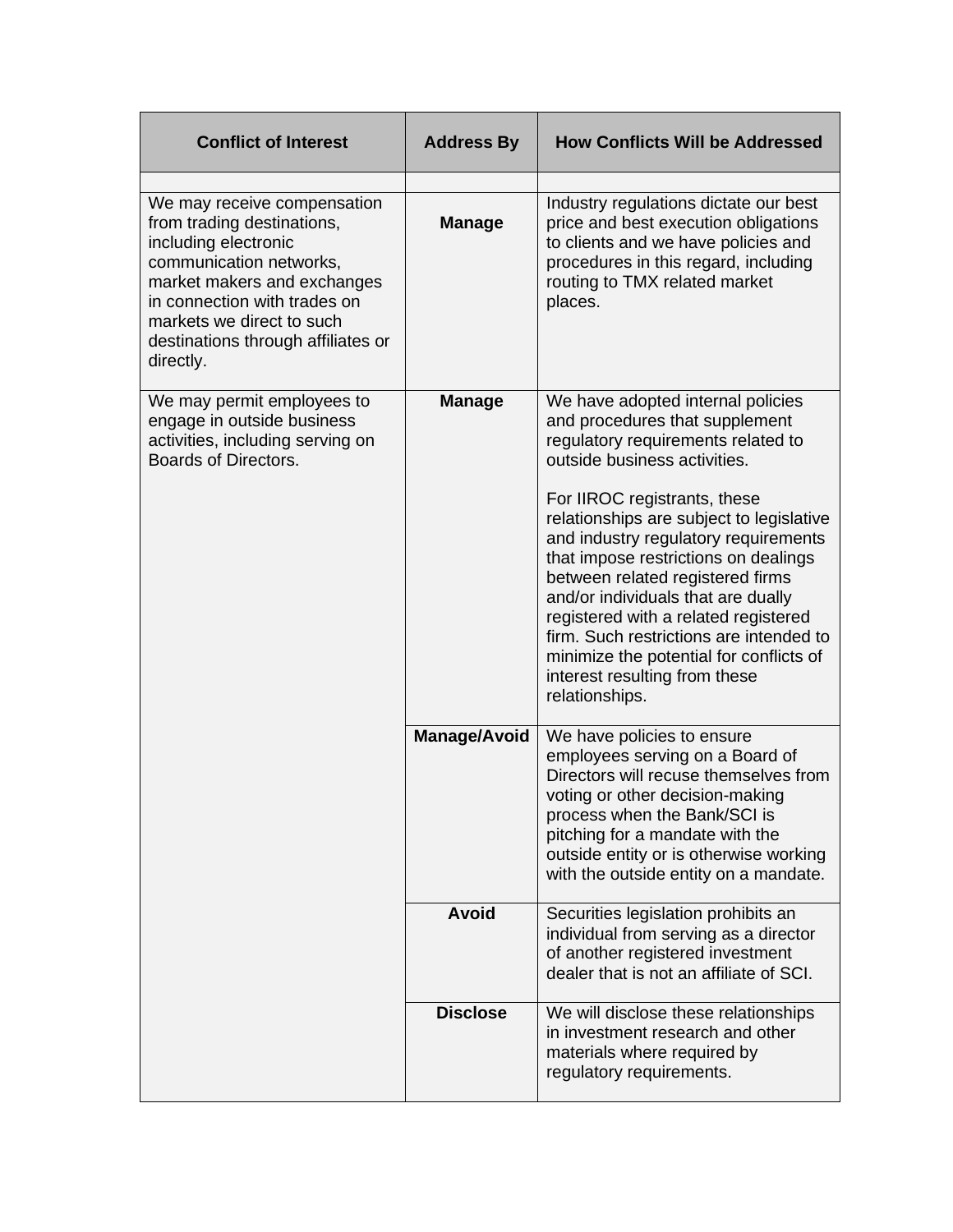| <b>Conflict of Interest</b>                                                                                                                                                     | <b>Address By</b>        | <b>How Conflicts Will be Addressed</b>                                                                                                                                                                                                                    |
|---------------------------------------------------------------------------------------------------------------------------------------------------------------------------------|--------------------------|-----------------------------------------------------------------------------------------------------------------------------------------------------------------------------------------------------------------------------------------------------------|
| We are the lender or advisor to<br>a company while an officer of<br>the company sits on the Bank's<br><b>Board of Directors</b>                                                 | <b>Manage</b>            | Information related to the transaction<br>is not provided to the officer of the<br>company in the capacity of a director<br>of the Bank's Board. The officer will<br>recuse themselves from discussions<br>on the transaction within the Bank's<br>Board. |
| <b>Gifts and Entertainment</b>                                                                                                                                                  | Avoid &<br><b>Manage</b> | We have policies and procedures<br>setting out what types of gifts and<br>entertainment are permissible and<br>which need business and compliance<br>approvals.                                                                                           |
| We may be advising a client on<br>a proposed M&A transaction to<br>which we have an ownership<br>interest in the target company.                                                | <b>Disclose</b>          | We will disclose these activities in<br>agreements with clients, investment<br>research and other materials where<br>required by regulatory requirements.                                                                                                 |
|                                                                                                                                                                                 | <b>Manage</b>            | We have structurally segregated our<br>investment banking and businesses<br>trading on behalf of the Bank and<br>have policies and procedures which<br>prevent the sharing of material non-<br>public information between the<br>groups.                  |
| We may be selling or buying<br>securities to or from a client<br>when we may be provided<br>advisory services to the Issuer<br>of the securities.                               | <b>Manage</b>            | We have structurally segregated our<br>investment banking and trading<br>businesses and have policies and<br>procedures which prevent the<br>sharing of material non-public<br>information by between the groups.                                         |
| We may be providing financing<br>services to a client while the<br>proceeds could be wholly or<br>partially used to repay a<br>separate loan or financial<br>obligations to us. | <b>Manage</b>            | We have structurally segregated our<br>investment banking and corporate<br>businesses and have policies and<br>procedures which prevent the<br>sharing of material non-public<br>information between the groups.                                          |
| We may be providing advisory<br>services to a client while we<br>have a credit exposure in on the<br>parties involved in the<br>transaction.                                    | <b>Manage</b>            | We have structurally segregated our<br>investment banking and corporate<br>businesses and have policies and<br>procedures which prevent the                                                                                                               |